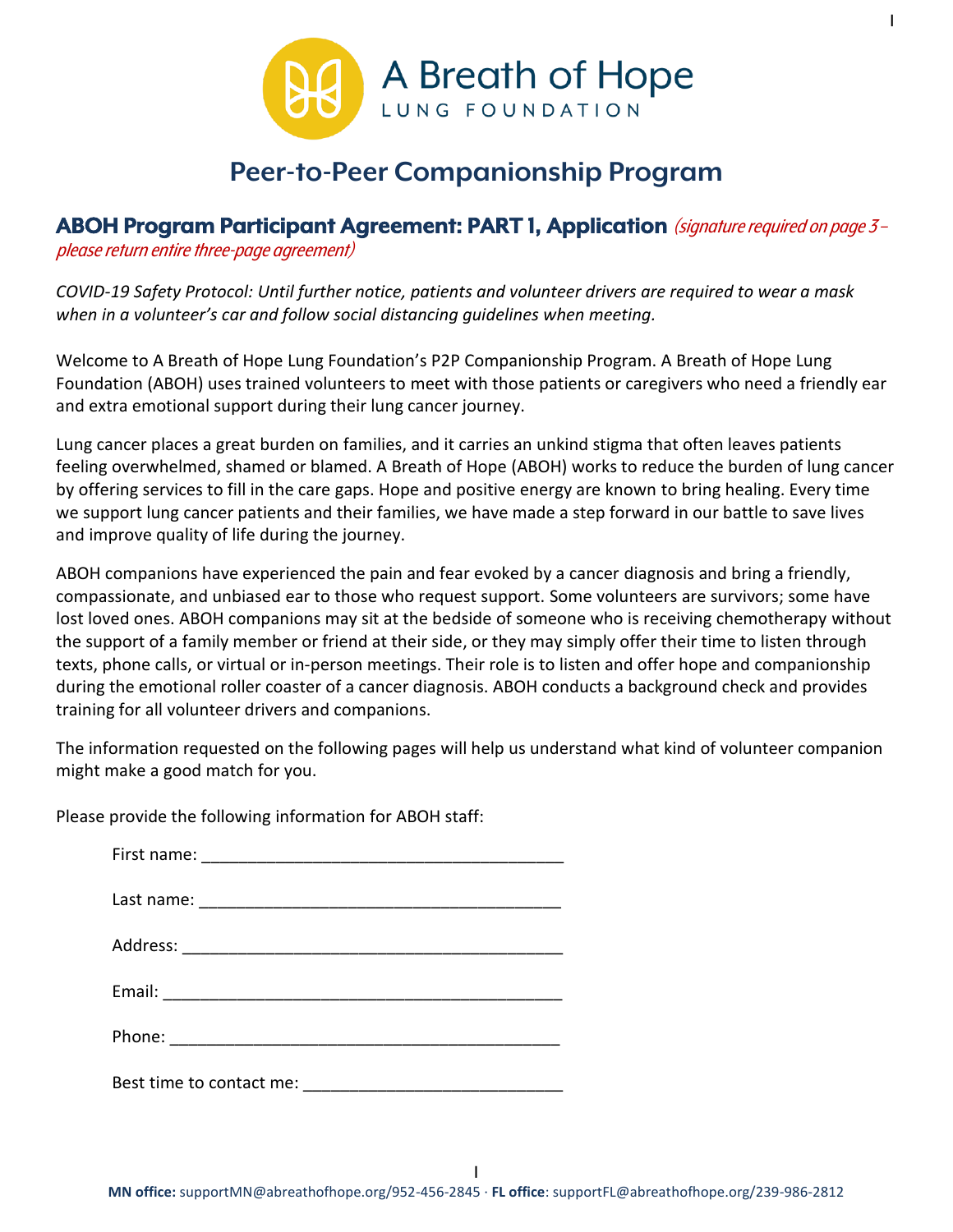Select each of the following options that apply to your case:

- o I was recently diagnosed with lung cancer
- o I was diagnosed with lung cancer one to five years ago
- o I was diagnosed more than five years ago
- o I am a caregiver for a lung cancer patient
- o I was a caregiver and have lost a loved one to lung cancer
- $\circ$  Other:

How would you like to interact with a companion volunteer? Check all that apply.

- o Phone call
- o Zoom or Facetime (video meeting on my phone or computer)
- o In-person

What kind of experience would you prefer your companion has? Check all that apply.

- o Cancer patient/survivor experience
- o Caregiver/care-partner experience
- o I am comfortable with a caring individual that doesn't have direct experience with cancer

## Other - tell us about yourself:

How did you hear about the ABOH companion program? \_\_\_\_\_\_\_\_\_\_\_\_\_\_\_\_\_\_\_\_\_\_\_\_\_\_\_\_\_

\_\_\_\_\_\_\_\_\_\_\_\_\_\_\_\_\_\_\_\_\_\_\_\_\_\_\_\_\_\_\_\_\_\_\_\_\_\_\_\_\_\_\_\_\_\_\_\_\_\_\_\_\_\_\_\_\_\_\_\_\_\_\_\_\_\_\_\_\_\_\_\_\_\_\_\_\_\_\_\_\_\_\_\_\_\_\_\_\_\_ \_\_\_\_\_\_\_\_\_\_\_\_\_\_\_\_\_\_\_\_\_\_\_\_\_\_\_\_\_\_\_\_\_\_\_\_\_\_\_\_\_\_\_\_\_\_\_\_\_\_\_\_\_\_\_\_\_\_\_\_\_\_\_\_\_\_\_\_\_\_\_\_\_\_\_\_\_\_\_\_\_\_\_\_\_\_\_\_\_\_

I would like to receive newsletters and lung cancer updates from A Breath of Hope Yes/No

## **ABOH Program Participant Agreement: PART 2, Accident Waiver/Release of Liability** (signature required at bottom)

**COVID-19 Safety Information**: While participating in programs sponsored by A Breath of Hope Lung Foundation, ("ABOH") "social distancing" must be practiced and face coverings worn if requested by patient to reduce the risks of exposure to COVID-19. Because COVID-19 is extremely contagious and is spread mainly from person-to- person contact, ABOH has put in place preventative measures to reduce the spread of COVID-19. However, ABOH cannot guarantee that its program participants or volunteers will not become infected with COVID-19.

**−−−−−−−−−−−**

Individuals who fall within any of the categories below should not engage in ABOH in-person programs, events and/or other face to face activities. By participating in an ABOH program, you certify that you do not fall into any of the following categories:

- 1. Individuals who currently or within the past fourteen (14) days have experienced any symptoms associated with COVID-19, which include fever, cough, and shortness of breath, among others.
- 2. Individuals who have traveled at any point in the past fourteen (14) days either internationally or to a community in the U.S. that is experiencing sustained community spread of COVID- 19; or
- 3. Individuals who believe that they may have been exposed to a confirmed or suspected case of COVID-19 or have been diagnosed with COVID-19 and are not yet cleared as non-contagious by state or local public health authorities or their health care team.